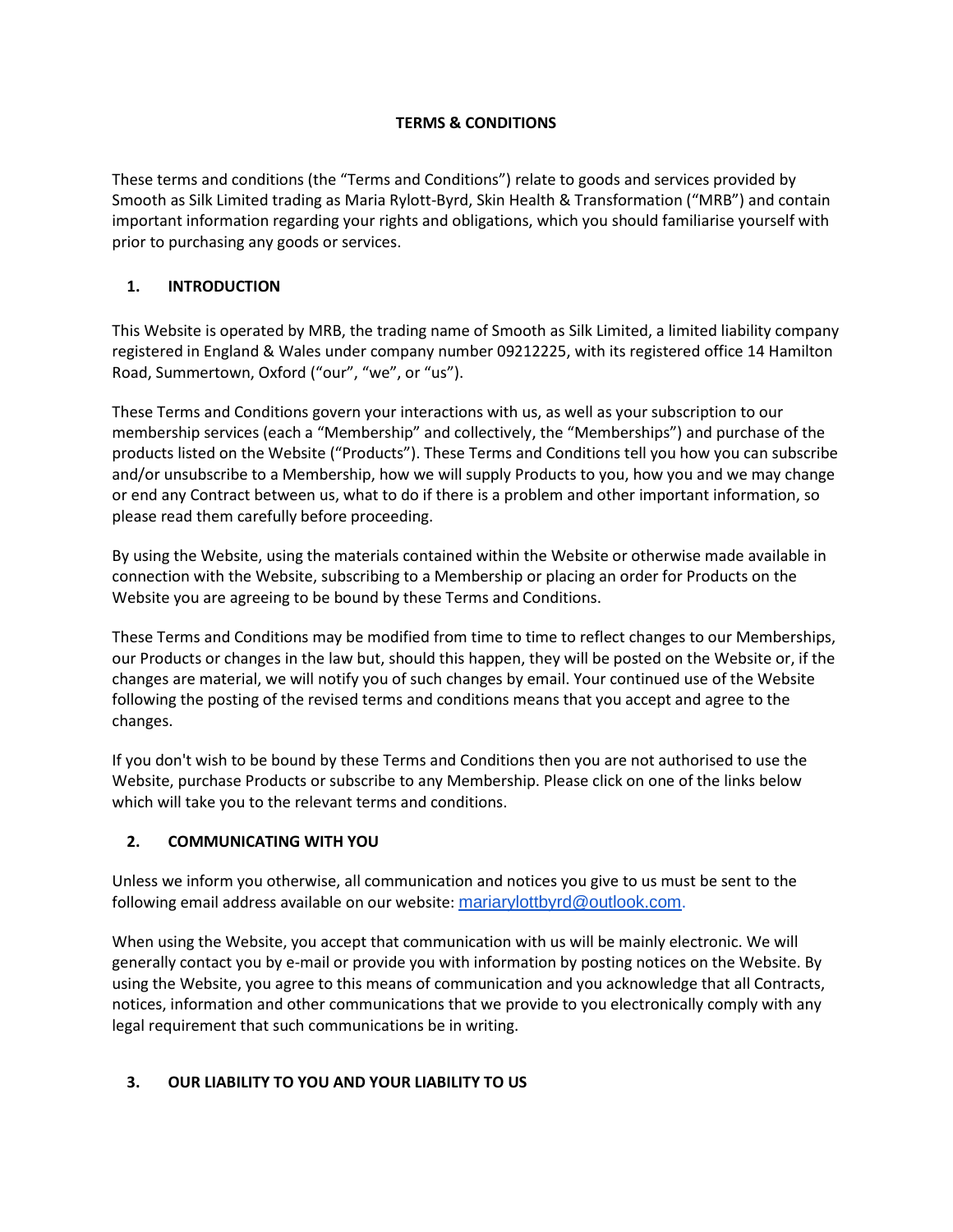You expressly agree that to the extent permitted by applicable law, your use of our Website, Membership services and Products is at your sole risk, and our Products are provided on an "as is" and "as available" basis, with no guarantee that such Products will be fit for your purpose. Any content accessed through our Website or made available to you in connection with the Website is accessed at your own risk, and you shall be solely responsible for any damage or any other loss that results from accessing such content. MRB and its licensors expressly disclaim all warranties, representations, and conditions of any kind, whether express or implied, arising from use of the Website. You acknowledge and agree that neither MRS nor its licensors are liable, and you agree not to seek to hold us liable, for the conduct of third parties on the website, including operators of external sites, and that the risk of injury from such third-parties rests entirely with you. For clarity, this Section 3 does not affect our Return Policy or our limited warranty for Products. The terms in this Section 3 do not affect your statutory rights as a consumer and nothing in these Terms and Conditions limits or excludes our liability for: (a) death or personal injury caused by our negligence; (b) fraud or fraudulent misrepresentation; or (c) any other liability that may not be excluded or limited under applicable law.

If we fail to comply with these Terms and Conditions, we are only responsible for loss or damage you suffer that is a reasonably foreseeable and a direct result of our breaking these Terms and Conditions or our failing to use reasonable care and skill. We will not be responsible for any losses you suffer as a result of us breaching these Terms and Conditions that were not reasonably foreseeable to both you and us when you commenced using the Website, or when the contract for your Membership or the sale of Products by us to you was formed. Loss or damage is foreseeable if either it is obvious that it will happen or if, at the time the contract was made, both we and you knew it might happen, for example, if you discussed it with us during the sales process.

To the fullest extent permissible by applicable laws, under no circumstances, will MRB or its licensors be liable to you for more than the total amount paid to MRB by you for your Membership (or in the case of non-members, for your Products) during the twelve-month period prior to the act, omission or occurrence, giving rise to such liability. To the fullest extent permissible by applicable laws, we are not responsible for indirect losses (including consequential damages).

### **4. NON-COMMERCIAL USE**

We only supply Memberships and Products for individual and private use. If you subscribe to our Memberships or use our Products for any commercial, business or resale purpose we will have no liability to you for any loss of profit, loss of business, business interruption or loss of business opportunity.

### **5. WEBSITE CONTENT**

Unless we state otherwise, all content published on the Website or made available to you in connection with the Website is presented solely for your private, personal and non-commercial use. While we do always try to ensure that the Website and information made available to you in connection with the Website is accurate and up to date, we make no representations, warranties or guarantees, whether express or implied, that such content is accurate, complete or up to date. We cannot accept any liability or responsibility for any loss which may arise from reliance on such content, whether it is our material or material posted by a third party (e.g., reviews, testimonials and comments).

From time-to-time we change and update Website information without notice.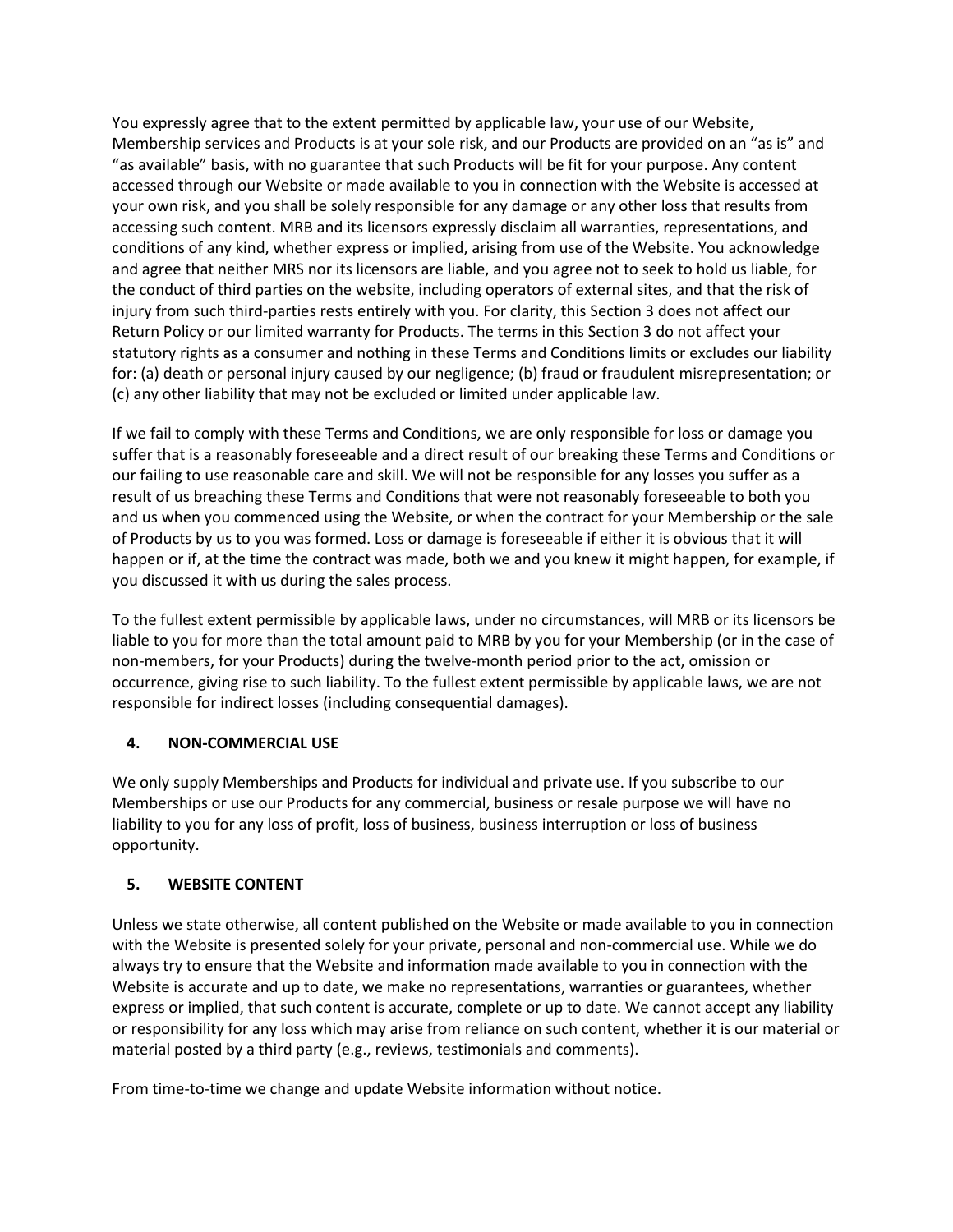## **6. YOUR RIGHT TO ACCESS THE WEBSITE**

Our website is solely for the promotion of our Products and services in the United Kingdom. You must be thirteen (13) years of age to use this Website. If you are under 13, please do not use this Website. By using the Website, or by creating an account with us, you represent to us that you are legally entitled to use the Website and its Products, Memberships, services, and content.

## **7. USING THE WEBSITE**

The Website is provided on an 'as is' and 'as available' basis and may contain technical inaccuracies or typographical errors. We give no warranties, whether express or implied, in relation to the Website, any third party content accessed on or through the Website, any content made available to you in connection with the Website, or any transaction that may be conducted on or through the Website, including any warranties of: (a) non-infringement, security or accuracy; (b) that your use of the Website will be uninterrupted, error or defect free; or (c) that the Website or the server that makes it available to you are free of viruses or bugs or that any defect or downtime will be fixed promptly or at all. Note that if the need arises, we may suspend your access to the Website or close it, or any part of it, indefinitely and without further notice to you or any third party.

This Website and any content is provided for general information only. Commentary and other materials posted on the Website or made available to you in connection with the Website are not intended to constitute advice upon which any reliance should be placed. We recommend you obtain professional or specialist medical advice before trying our products if you have any skin or medical concerns.

## **8. INTELLECTUAL PROPERTY**

We are the owner and/or licensee of the "SK-INTELLEKT" brand name. Unless we expressly state otherwise, all intellectual property rights in the Website, including all copyrights, images, software, designs, text, sound, logos, artwork, look and feel of the Website, devices, branding, trademarks, product selection, articles, arrangement, product names, and other content included in or supplied as part of the Website ("Copyright Material"), is owned by us.

You are permitted to access, store, print and use the Copyright Material on the Website for your own personal and non-commercial use and for placing orders for Products with us. However, you may not modify, copy, reproduce, publish, manipulate, upload, distribute, transfer or sell, by any means, any material or information on or downloaded from the Website or Copyright Material without our prior written permission. Our status as the authors of the Copyright Material must always be acknowledged.

You shall not modify, translate, reverse engineer, decompile, disassemble, or hack the Website or create derivative works based on any software or accompanying documentation supplied by us or its thirdparty licensors.

### **9. YOUR SUBSCRIPTION**

If you commence a subscription for a Membership, you must ensure that the details you provide are correct and complete. Please let us know right away if any of the details you provided while registering should change at any time.

### **10. LINKS TO OTHER WEBSITES**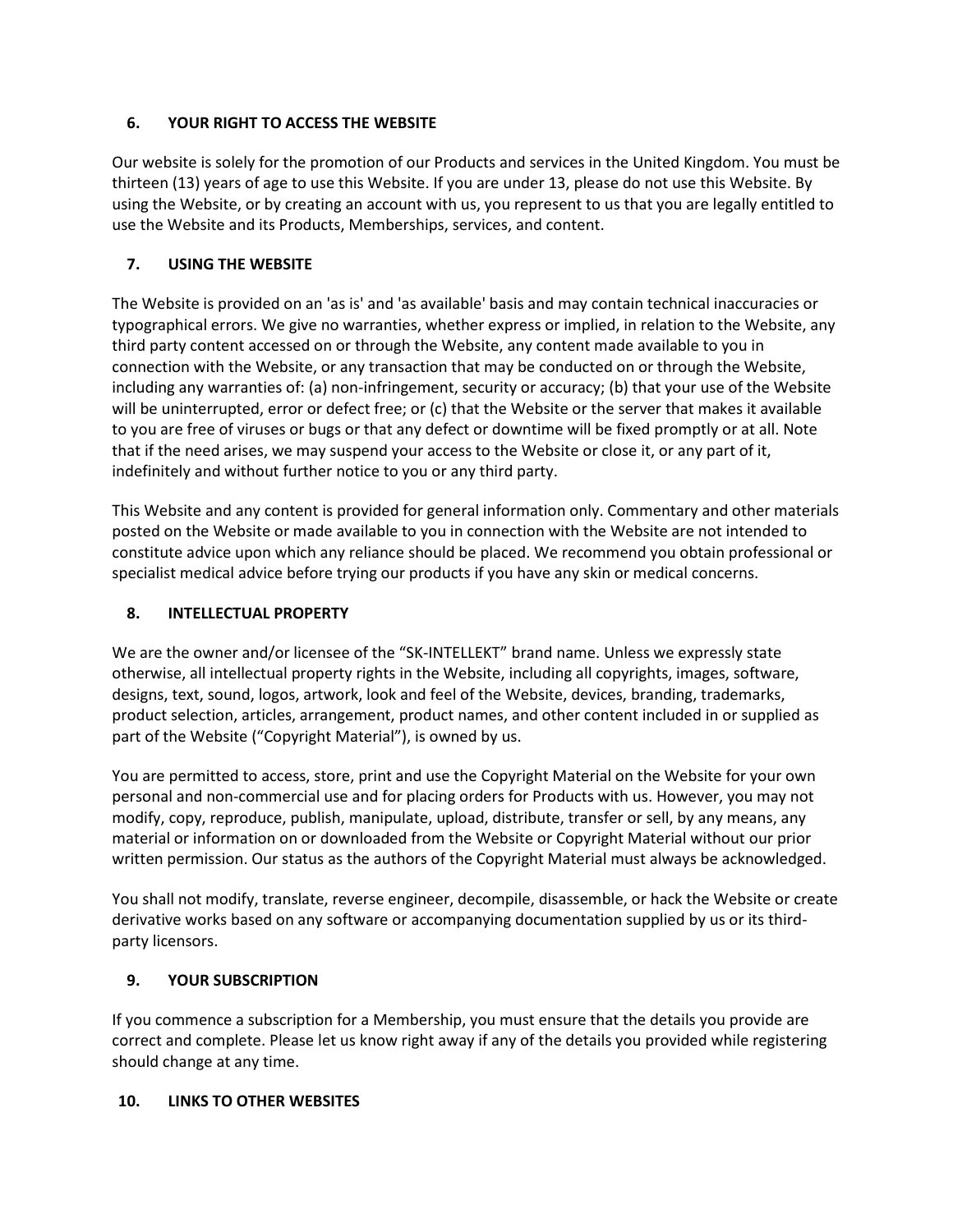Where we provide links to other websites or resources, these links are provided for your information only and you access them at your sole discretion. We do not recommend, endorse, or accept any responsibility for the content of external websites or resources which we link to, or which may link to the Website.

### **11. MEMBERSHIP TERMS**

If you sign up for Membership, the following terms will apply:

- You will need to pay for and complete an initial skin consultation. This can be scheduled by contacting us via the Website.
- Following your consultation, you can sign up for a Membership and your dedicated beauty Products will be sent to you every three (3) months.
- You will be charged on an annual basis unless you opt for monthly payments.
- All payments are made upfront and are subject to our cancellation terms outlined below.
- The Products for your Membership will be specifically chosen for you based on the outcome of your skin consultation.

#### **12. CANCELLING YOUR MEMBERSHIP**

You may cancel a newly-purchased Membership at any time within 14 days beginning on the day after you purchased the Membership without having to give a reason by contacting us at mariarylottbyrd@outlook.com.

If you have not yet received any Products, you will be refunded the full cost of your Membership. If you have already received your Products relating to your Membership, we reserve the right to deduct from your refund the reasonable cost of providing the Products to you, which is calculated as the usual retail price we charge for these Products.

At any other time, you may cancel your Membership by providing not less than thirty (30) days-notice to us at mariarylottbyrd@outlook.com. If you have received products within the sixty (60) day period prior to your cancellation, we reserve the right to deduct the cost of those Products from any refund due.

### **13. OUR PRODUCTS**

The Products offered or promoted on the Website are not medical products or medical devices and may produce different results for different users. The Products should be used by you only as directed.

We warrant to you that any Product purchased from us through the Website is of satisfactory quality and reasonably fit for all the purposes for which products of that kind are commonly supplied. To the fullest extent permissible under applicable law, we disclaim any and all other warranties of any kind, whether express or implied, in relation to the Products. This does not affect your legal rights as a consumer, nor does it affect any right to cancel.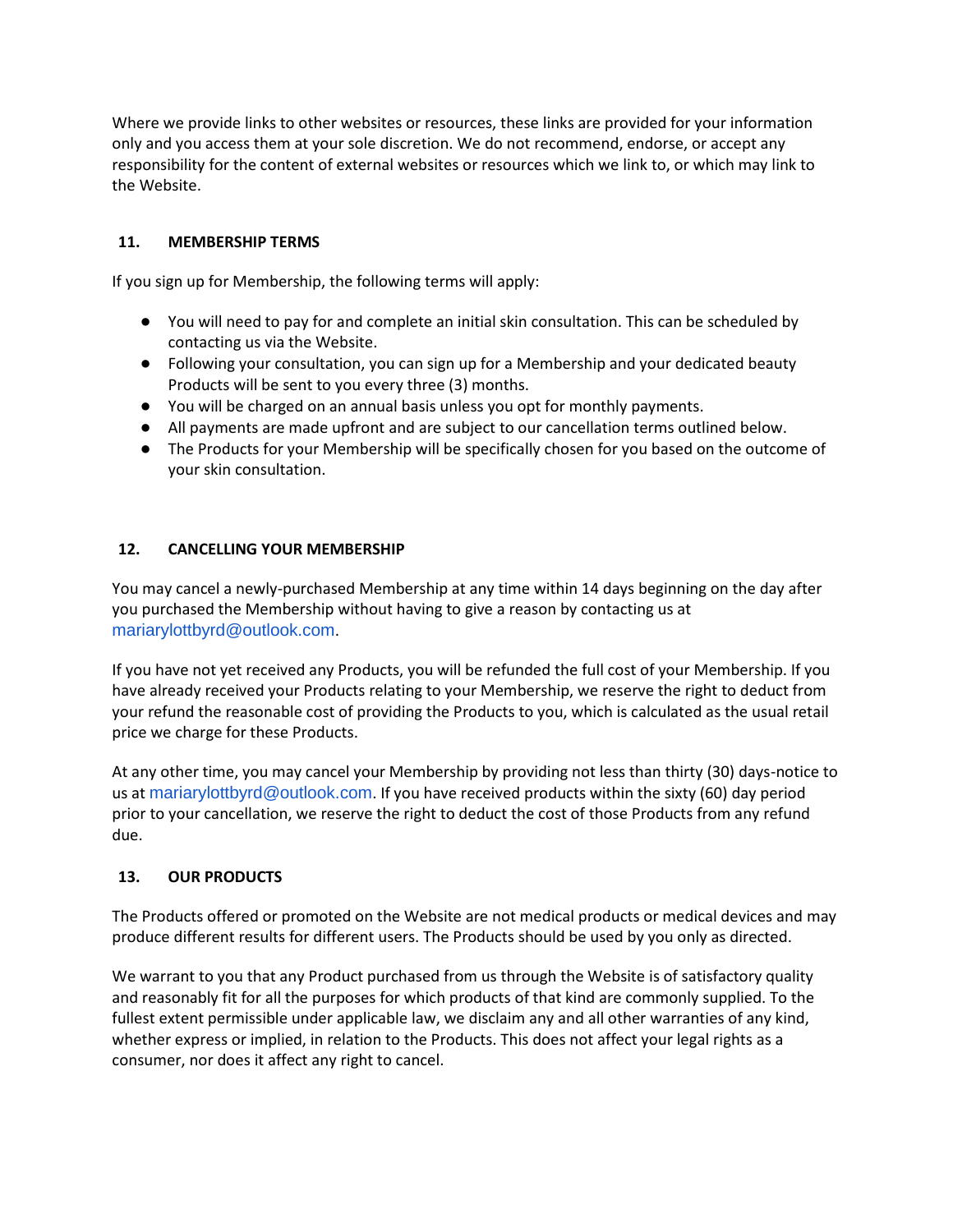Although we do our best to ensure that all material and information published on the Website is accurate, all Products are subject to availability. If we cannot supply you with the Product(s) you ordered, we will not process your order and will inform you of this in writing. If you have already paid for the Product, we will refund you in full as soon as reasonably possible.

### **14. PRICE OF PRODUCTS**

The price of any Products will be as quoted on the Website from time to time, or quoted by us during any consultation or discussion. These prices include VAT and any other applicable sales taxes. These prices exclude delivery costs, which will be added to your order before your payment is finalised.

### **15. PAYMENT AND DELIVERY**

Currently, you can pay by MasterCard, Visa credit, Visa debit, Visa Electron, Maestro, Solo, and Paypal. In placing your order with a credit or debit card or by PayPal you confirm that the card/account being used is yours and/or you are authorised to use it and that there are sufficient funds or credit facilities to cover the cost of any Membership or Products.

Your credit/debit card/Paypal account will be charged when we issue your Membership or dispatch your order from our warehouse.

Subject to availability, after we have accepted an order for Products, we will use all reasonable means to deliver the Products within the time stated for your chosen shipping service. Shipping charges will be displayed clearly on the order page before payment is requested.

Please check your Products thoroughly on receipt as we cannot be liable for any damage caused once they are in your possession. This does not affect your statutory rights. You will only own the Products once we have received payment in full.

#### **16. RETURNS, FAULTY OR DAMAGED PRODUCTS**

If you are returning any Products, please package them well to prevent any damage during transport. Unfortunately, we cannot accept liability for returned goods that we don't receive, or for those that get damaged in shipping on their return.

We are under a legal duty to supply Products that are in conformity with these Terms and Conditions. If any Product you purchase is damaged or faulty when delivered, we may offer an exchange or refund as appropriate, in accordance with your legal rights. Please note that if the damage to a Product occurs after delivery, no refund or exchange will be made. If you believe a Product is faulty, you should notify us as soon as possible.

### **17. EVENTS OUTSIDE OF OUR CONTROL**

If our supply of a Membership or the Products is delayed by an event outside our reasonable control (a "Force Majeure") then we will contact you as soon as reasonably possible to let you know and we will